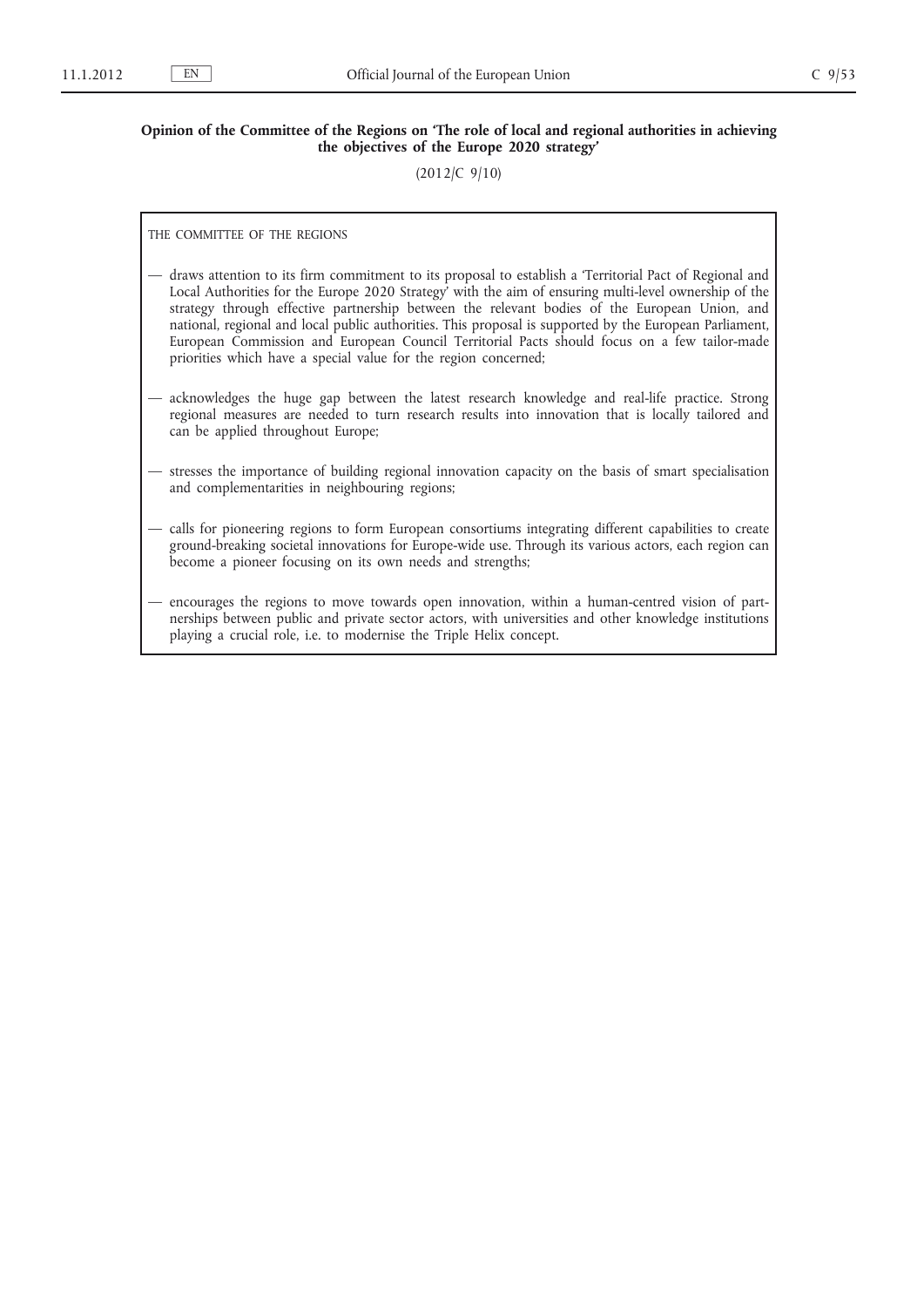**Rapporteur** Markku MARKKULA (FI/EPP), Member of Espoo City Council, Member of Helsinki-Uusimaa Regional Council

**Reference document** 

#### I. **POLICY RECOMMENDATIONS**

THE COMMITTEE OF THE REGIONS

## **Key messages: regarding the need for radical transformation at local and regional level, the CoR:**

1. recognises that the Europe 2020 strategy is both an overarching structural reform plan and a crisis exit strategy. In addition, it also encompasses a wider set of objectives and more integrated economic governance  $(1)$ . In this context, local and regional authorities have the potential and political commitment to address economic, social and environmental issues from a territorial perspective;

2. stresses that, as the failure of the Lisbon Strategy indicates, good plans and even correct analyses are not sufficient to deliver efficient results. Brave leaps forward must be taken on a practical level, giving all levels of government in the Member States – local and regional as well as central – greater ownership and involving all the other stakeholders. Regions should be encouraged to develop regional innovation platforms, which act as demand-based service centres and promote the use of international knowledge to implement the Europe 2020 strategy, smart specialisation and European cooperation according to the interests of regions. For this to happen, we need to apply the new dynamic understanding of regional innovation ecosystems, in which companies, cities and universities as well as other public and private sector actors (the 'Triple Helix') learn to work together in new and creative ways to fully harness their innovative potential;

3. stresses that, given that the regions have now become major players in many policy fields, including social, economic, industrial, innovation, education and environment policy, they have a crucial role to play in partnership-based implementation of the Europe 2020 strategy. This will require a large-scale, complex, open, and multidisciplinary approach, bringing together the many complementary assets founded in the regions and cities;

4. strongly supports the need, as stated by the Commission, to fully integrate the National Reform Programmes (NRPs) and the Stability and Convergence Programmes (SCPs) within national budgetary procedures and to involve local and regional authorities and relevant stakeholders in defining and implementing the NRPs (2);

5. calls for the radical transformations that can be undertaken by pioneering regions and cities to focus on:

- the ongoing fundamental shift in work culture towards orchestrated collaboration, knowledge-sharing and co-use of resources instead of separate work on industrial processes and separate small projects;
- new approaches to entrepreneurship characterised by phenomena such as the 'Venture Garage Mindset', which enable Europe's young digital generation to work together with public and private venture capital investors to make entrepreneurship the driver of innovation;
- a European culture of open innovation: successful business emerges at regional and local level and growth is accelerated when businesses conduct a larger share of their R&D activities in open collaboration with the best universities and research institutions;
- people as the principal asset of our societies: to create new ways of engaging in particular retired senior citizens and unemployed youth is to put people at the centre of our strategies, thus giving everyone access to a meaningful life and empowering people to use their own potential;

6. emphasises the importance of enabling local people and their communities to harness their full potential. This requires strengthening the role of local and regional authorities, not only in their traditional role as service providers, but also as enablers of new business activities through proactive cooperation. All the various actors should work together to create a regional culture of collaboration, characterised by responsiveness to the motives, aims and resources of local people and their communities.

#### **Key messages: regarding the role of regional decision- and policy-makers as change agents and societal innovation brokers, the CoR:**

7. welcomes the broader strategic vision that includes the social and environmental dimensions as equal and complementary pillars alongside economic growth, and calls for the crucial importance of societal innovation to be recognised in all the flagship initiatives for implementing the strategy's three priorities of smart, sustainable and inclusive growth;

8. calls on decision-makers, both public and private, to recognise the need for new leadership and management skills, competencies, structures and practices to operate within global network businesses;

<sup>(</sup> 1) *European Semester and Annual Growth Survey* (COM(2011) 11).

<sup>(</sup> 2) European Commission, *Europe 2020 Strategy* (COM(2010) 2020 final) and Secretary-General's letter to the CoR of 19 July 2010.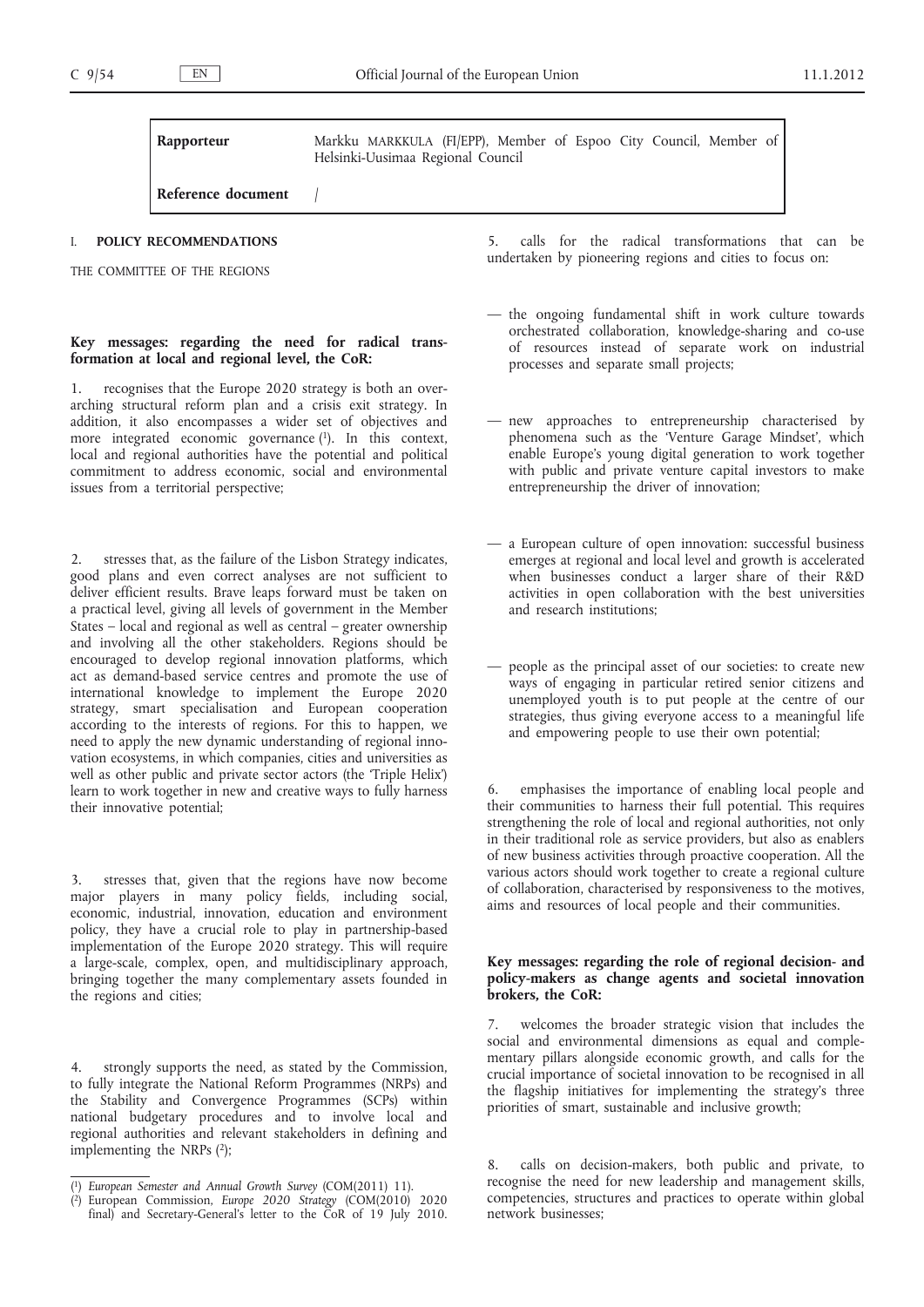9. encourages regional decision- and policy-makers to become agents of change and to develop a strategic framework for innovation-driven regional development, given that innovation boosts quality and more efficient public and private spending and has significant potential to create new growth and jobs. The task of policy is to find and build on a region's unique assets in order to meet strategic development goals. To this end, regions need to develop a sound, realistic vision of their economic and social future and formulate a broader, more integrated, more efficient policy mix. This will require combining instruments from various policy areas and levels of government, supporting knowledge generation, diffusion and exploitation and producing coherent policy packages supported by better metrics future-oriented budgeting and evidence-based experimentation;

10. proposes that to achieve the above objective the Commission should initiate the necessary development projects in cooperation with a number of regions and experts; this could include devising methods for obtaining processed data and forecasts from general statistics that can be applied to a specific region or issue;

11. calls for pioneering regions to form European consortiums integrating different capabilities to create groundbreaking societal innovations for Europe-wide use. Through its various actors, each region can become a pioneer focusing on its own needs and strengths;

12. calls for a targeted learning process integrating different levels of policy-making to coordinate the use of resources and strengthen the impact of activities. In order to build joint capacity, Executive MBA-level programmes covering multilevel, strategic design processes, should be developed for policy makers, senior civil servants, industrial managers and researchers. This type of training programme is needed at both European and regional level. This will strengthen the role of different countries' regional decision-makers in implementing the Europe 2020 strategy and increase cooperation between them and the dissemination of good practice.

#### II. **RECOMMENDATIONS REGARDING THE ROLE OF LOCAL AND REGIONAL AUTHORITIES IN RELATION TO THE SEVEN FLAGSHIP INITIATIVES**

### **In relation to the need for cross-cutting collaboration, the CoR:**

13. emphasises the need for joint activities and far-reaching collaboration among the various flagships to enable and encourage effective implementation of the Europe 2020 strategy. By using this approach, local and regional authorities will be able to develop cross-territory collaboration. In particular, they will be able to foster open platform approaches and enhance the re-usability and interoperability of the solutions and structures they develop. Although the final results may have a strong local flavour, from the perspective of structures and interoperability, active collaboration leads to economies of scale and the creation of wider markets for local activities;

14. recognises that the key issue facing local and regional authorities (in view of the huge number of actions stemming from and associated with the flagships) is how to speed up the implementation of the most relevant activities. Accordingly, in order to increase the regional impact of the flagship initiatives, several aspects need to be addressed:

- their impact, specialisation and scalability and raising public awareness;
- effective use of benchmarking, sharing of best practices, and collaboration between regions;
- the development of metrics for value creation, societal innovations, concepts and methods, and platforms for publicprivate-people partnership;
- awareness of the importance of the dialogue between science and society, the systemic nature of innovation and foresight components designed for local and regional actors;
- above all, the need for all the flagship initiatives to be accompanied by a budgetary impact assessment of the measures proposed.

## **In relation to the 'Innovation Union' flagship initiative, the CoR identifies a particular need to:**

- a) support initiatives such as Regions of Knowledge, Living Labs and Smart Cities:
- b) develop partnerships to serve as platforms for increasing the knowledge base of regional decision makers and promote societal innovations;
- c) establish a Smart Specialisation Platform to support and encourage regions to adopt strategies prioritising competitive advantages and potential cooperation with other regions;
- d) support collaboration between business and academia through the creation of Knowledge Alliances, with a particular focus on bridging innovation skills gaps;
- e) strengthen the science base for policy-making with the help of a European Forum on Forward Looking Activities involving local and regional authorities as well as other public and private stakeholders, to improve the evidence base for policies;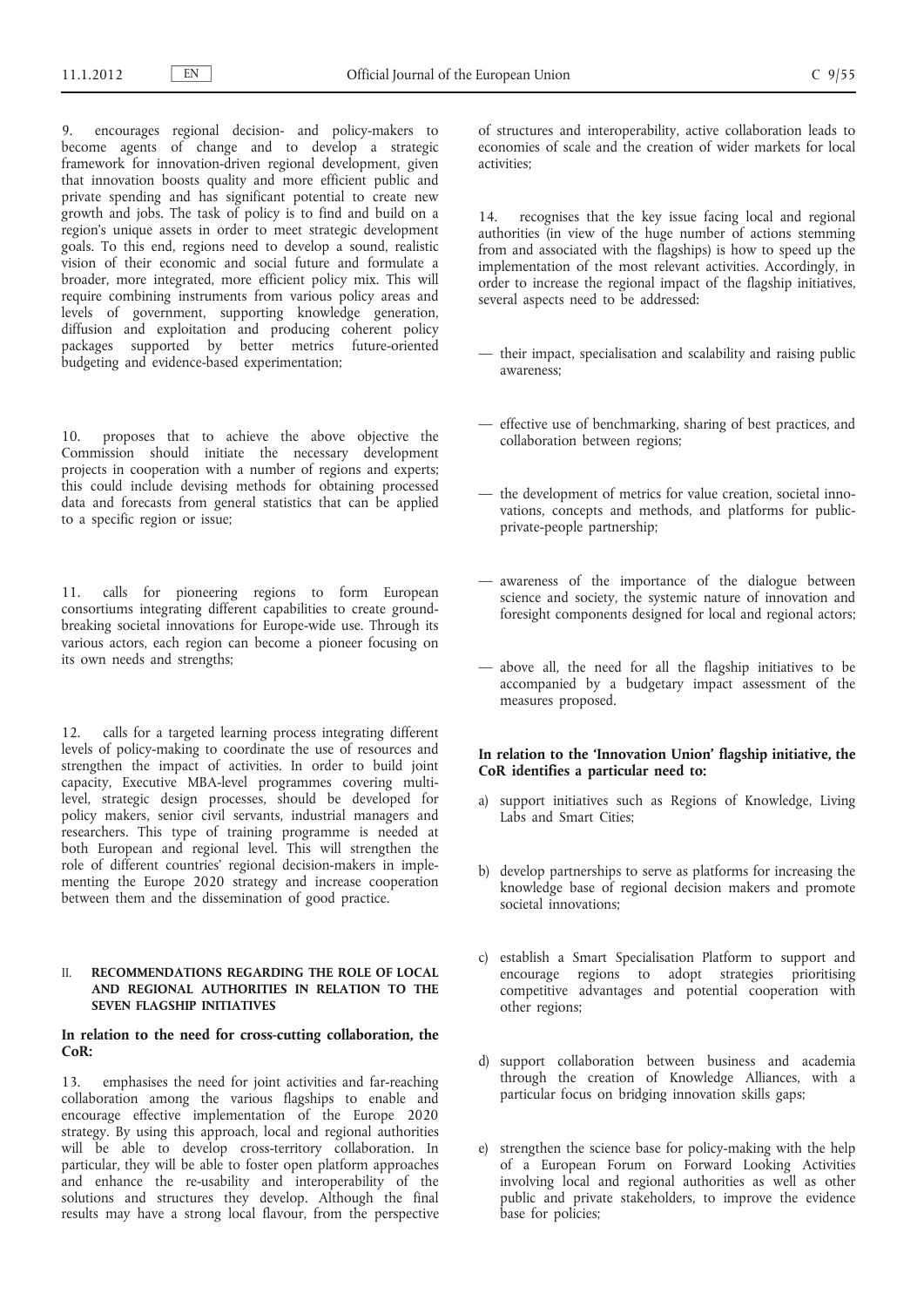- f) develop a broader interest in the use of the 'Triple Helix' model for initiating innovative regional (sub-regional) research clusters and developing innovation platforms as well as strengthening the activities of the knowledge triangle (synergy between research, education and innovation activities);
- g) close the organisational gaps between Europe's regional and local bodies through partnerships and cooperation projects, geared to an Innovation Union, that are forward-looking, durable and encourage structurally and organisationally smaller bodies to join together in applying specialist skills in a stable and structured manner.

## **In relation to the 'Youth on the move' flagship initiative, the CoR identifies a particular need to:**

- a) focus on key competences for the knowledge society, such as learning to learn, languages and culture, entrepreneurial and innovation skills, interpersonal skills and the ability to fully exploit the potential of ICT;
- b) link formal, informal and non-formal education and training to labour market needs in order to enhance young people's employability and enable them to unleash their potential and develop personally and professionally;
- c) create opportunities for mobility for as many young people as possible, whatever their background, economic situation or the geographical location of their region;
- d) further develop European instruments and tools to facilitate and boost learning mobility in all parts of the education system;
- e) support the inclusion of the Europass (the European CV template) into the future 'European skills passport' in order to promote mobility;
- f) adopt cooperation initiatives between public authorities based on agreements aimed at seeking the best solutions for effectively preparing students for the responsibilities of adult life, developing closer cooperation between vocational training establishments, employers and universities with a view to optimum educational progression, also in the field of vocational education, and which meets the requirements of students and employers, involvement of employers in identifying educational problems and developing solutions for these, supporting schools in carrying out preparatory educational programmes, participation of young people in vocational traineeships, and popularising further education among employers;
- stress that the foundations of good health and mobility are laid early in life and provide the conditions for a good quality of life. The activities of non-profit-making bodies are a cornerstone of society. The Committee of the

Regions therefore urges the Commission not to proceed with those proposals (European Commission's Green Paper on the future of VAT (COM(2010) 695) that would threaten the existence and financial situation of such associations.

#### **In relation to the 'Digital agenda for Europe' flagship initiative, the CoR identifies a particular need to:**

- a) create local digital agendas to speed up the optimal use of ICT through orchestrated local, regional and European collaboration;
- b) improve interoperability and e-government by developing new applications such as human-centred e-services, elearning, e-health, e-voting, e-administration, intelligent transport systems and regional information modelling in urban planning;
- c) promote the Digital Single Market as a cornerstone of the Digital Agenda for Europe and support large-scale pioneering projects drawing on top European expertise and involving all the various stakeholders;
- d) ensure equal and affordable broadband access everywhere and lead pilot projects aimed at closing the accessibility gap;
- e) develop joint solutions for data protection and security issues in relation to the use of ICT products and services, which is essential to ensure public trust in those products and services and take-up of opportunities offered.

## **In relation to the 'Resource efficient Europe' flagship initiative, the CoR identifies a particular need to:**

- a) improve governance on climate change by involving local and regional authorities as key players in efforts to combat and mitigate climate change and promote a more sustainable use of resources; motivate producers and consumers to adopt more climate-friendly and resourceefficient behaviour;
- b) create user-centric metrics for value creation and impact assessment to be used by the different levels of governance in connection with the creation of a sustainable knowledge society, while limiting the number of related indicators so as to ensure that policies are efficiently framed, transparent and comprehensible to the public;
- c) adopt local or regional climate and energy strategies which foresee more green procurement for public budgets, including projects using funding from the Member States and the European Union;
- d) use roadmaps and action pacts to mobilise political support and promote investment in climate-friendly infrastructure, energy system renewal and ecological public services.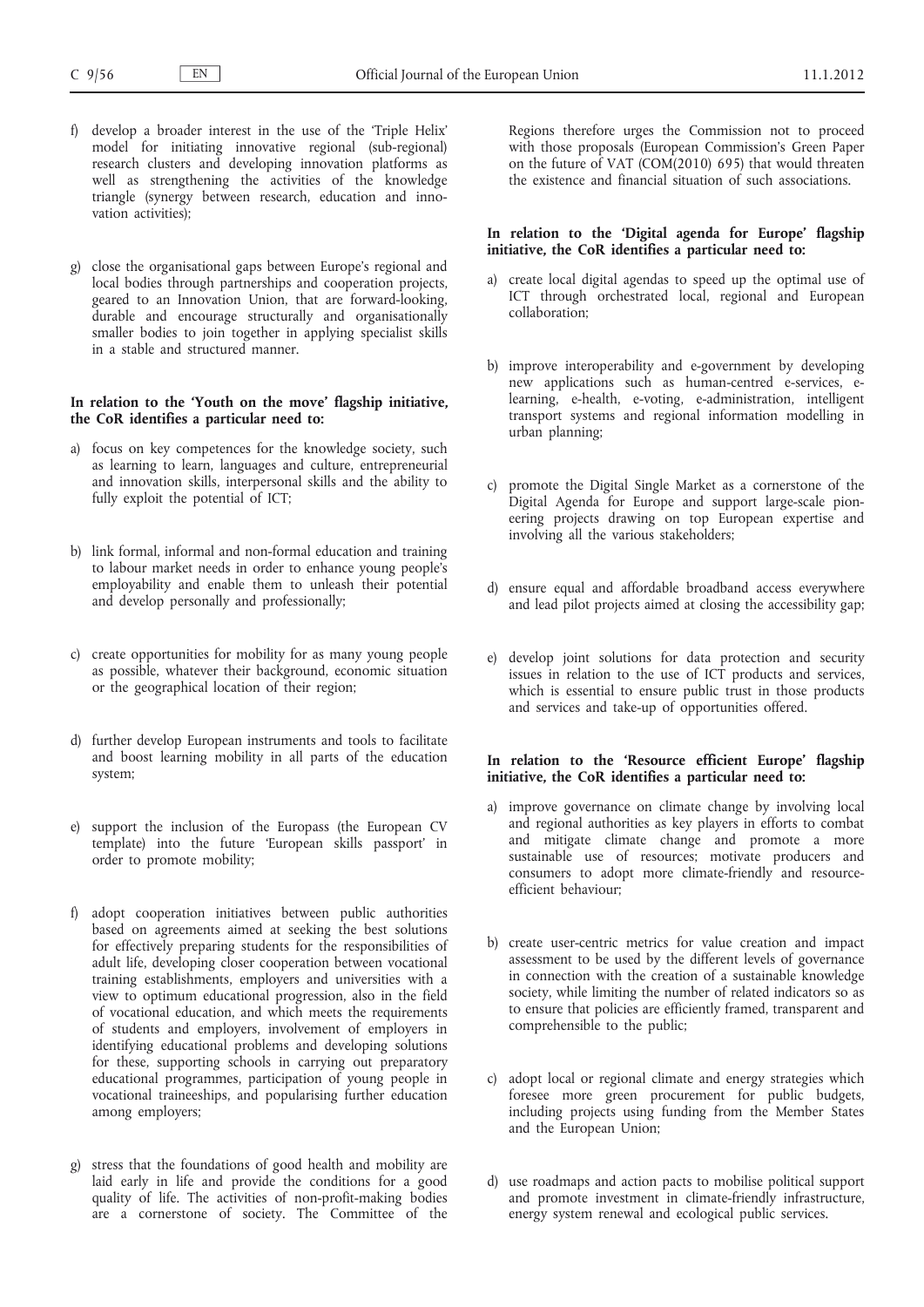### **In relation to the flagship initiative on 'Industrial policy for the globalisation era', the CoR identifies a particular need to:**

- a) promote industrial modernisation through European strategic projects aimed at having a global driver effect in terms of effective knowledge and technology sharing (in areas such as green transport and energy-efficient buildings);
- b) ensure cross-fertilisation of ideas and business models through initiatives such as the 'European Entrepreneurial Region' so as to encourage LRAs to promote new developments with respect to SMEs and entrepreneurial culture;
- c) promote the concept of regional innovation ecosystems and develop closer cooperation between the productive fabric and universities and technology centres in order to create new growth and jobs;
- d) adopt measures that make it easier to reconcile work and family life, by improving the quality of public services, e.g. by providing sufficient full-day childcare places, and promoting a family-friendly working environment based on flexible working hours and employment models.

## **In relation to the flagship initiative 'Agenda for new skills and jobs', the CoR identifies a particular need to:**

- a) develop conditions for job creation and local measures to manage industrial and economic change, for example by identifying e-skills mismatches and related business opportunities;
- b) promote strategic partnerships between local and regional authorities, educational institutions and enterprises in order to enhance regional innovation ecosystems and reconcile them with flexicurity policies;
- c) encourage local action on digital literacy, early school leaving, lifelong learning, and empowerment of the silver generation;
- d) develop stronger business-university linkages, for example by integrating 'credit bearing' work&learn placements in all university programmes, and also, when developing programmes, consider the needs and challenges faced by workers in continuing training, e.g. by providing for short stays abroad and 'internationalisation at home'.

# **In relation to the 'European Platform against Poverty' flagship initiative, the CoR identifies a particular need to:**

a) develop a local and regional social inclusion agenda to make local social services more effective and accessible to all;

- b) use legal competences and programmes tailored to local needs in the sectors of education, housing, urban planning, social services, and security and cultural activities, with a particular focus on young people and children;
- c) promote e-inclusion, the social economy, volunteering and Corporate Social Responsibility;
- d) assess the reforms undertaken, in particular with regard to the extent, costs and impact of societal innovations; disseminate throughout Europe and apply locally new solutions which have proven their effectiveness.

# III. **RECOMMENDATIONS ON MULTI-LEVEL GOVERNANCE AND FINANCING**

### **Multi-level governance messages: regarding territorial pacts and political ownership, the CoR:**

15. stresses that the objective of giving the strategy a greater regional and local dimension is to strengthen the Member States' commitment to and political ownership of the strategy, thereby making it more relevant and responsive to grassroots concerns;

16. draws attention to its firm commitment to its proposal to establish a 'Territorial Pact of Regional and Local Authorities for the Europe 2020 Strategy' with the aim of ensuring multilevel ownership of the strategy through effective partnership between the relevant bodies of the European Union, and national, regional and local public authorities. This proposal is supported by the European Parliament, European Commission and European Council  $(3)$ ;

17. notes that several of the Europe 2020 National Reform Programmes, which national governments submitted to the Commission by April 2011 within the framework of the European Semester, referred to the role played by local and regional authorities in their design. However, only some NRPs indicate that a multi-level governance approach has been adopted to implement parts of the new strategy and only one of them mentions explicitly the CoR proposal for Territorial Pacts;

18. strongly encourages Member States to help their regions and cities to establish Territorial Pacts for Europe 2020  $(4)$ , in order to set up, jointly with their central governments, national objectives, commitments and reporting structures towards the Europe 2020 objectives, while fully respecting the national legislative framework (5);

<sup>(</sup> 3) CdR 199/2010 fin, *Resolution on the Stronger Involvement of Local and Regional Authorities in the Europe 2020 Strategy*. (

<sup>4)</sup> CdR 73/2011, *Declaration to the 2011 Spring European Council*.

<sup>(</sup> 5) CdR 199/2010 fin, *Resolution on the Stronger Involvement of Local and Regional Authorities in the Europe 2020 Strategy*.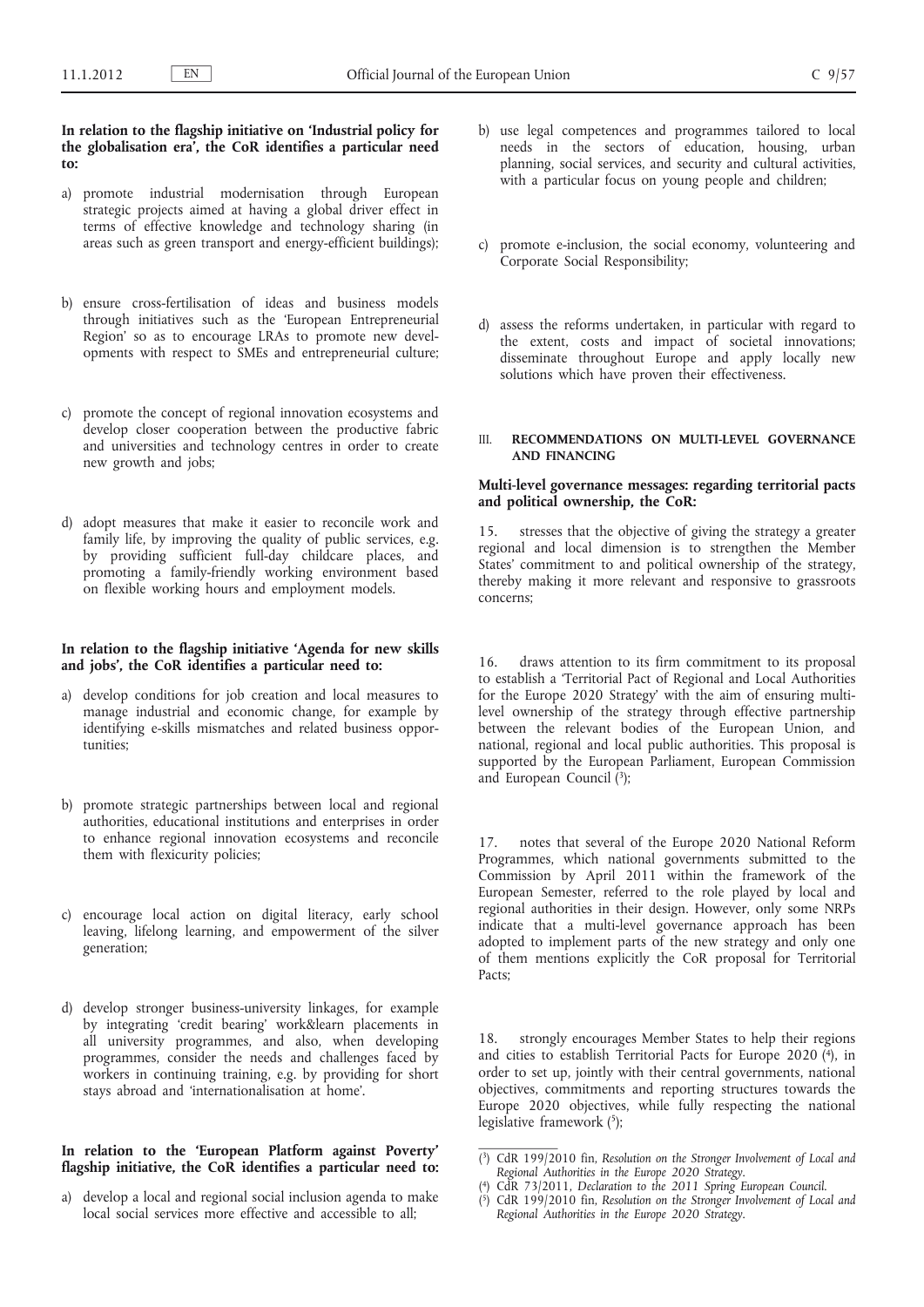19. stresses the added value created by the Territorial Pacts. They should focus on a few tailor-made priorities which have a special value for the region concerned and they should not become a new bureaucratic instrument, but represent natural components of the NRPs, to ensure compliance with the Multilevel Governance and Partnership principles. They could take the form of political commitments, possibly complemented by contracts established on a voluntary basis between public bodies, while focusing on governance and the implementation of the Europe 2020 strategy. Territorial Pacts could be developed especially in policy areas where regional and local authorities are key actors in relation to the design and implementation of the Europe 2020 headline targets and flagship initiatives;

20. recalls that there are several examples of multi-level governance agreements aimed at pursuing shared territorial development goals through integrated and coordinated policymaking. They vary widely, reflecting not only different goals, but also actual differences between the countries concerned and their socio-economic, cultural, institutional and environmental diversity. Possible examples include, among others, the agreements that exist in Austria (Territorial Employment Pacts), Spain (Catalonia's Territorial Pacts for the countryside), Belgium (Flanders in Action Pact 2020 and Plan Marshall 2.Green for Wallonia), the UK (the Greater Nottingham Partnership), France (Territorial Pacts for Inclusion, State-Region Planning Contracts) and Germany (BMBF Innovation Initiative 'Entrepreneurial Regions'). The CoR reiterates its commitment to promote the widest possible dissemination of experiences in order to encourage mutual learning processes  $(6)$ ; also draws attention to joint activities aimed at strengthening and further developing neighbourly contacts between the communities and local and regional authorities of two or more neighbouring countries, on the basis of bilateral or multilateral cooperation agreements between the interested parties;

21. reiterates the message in the Declaration by the CoR Bureau to the 2011 Spring European Council: Territorial Pacts will help give the new strategy a territorial dimension and will also help to focus all policy instruments and funding channels available to the different levels of government involved;

22. points out that local and regional authorities need to implement the Europe 2020 objectives, in accordance with national and EU legislation, and thus calls on the presidencies of the EU to give explicit support to the multi-level governance principles, including the CoR's proposal for Territorial Pacts, in the European Council's conclusions;

23. notes that analysis of the National Reform Programmes (NRPs) has shown that local and regional authorities in most Member States were not sufficiently involved when Member States were drawing up their NRPs. The CoR calls on the Member States to involve local and regional authorities as fully as possible in implementing the National Reform Programmes. A bottom-up implementation strategy, in which the competent authorities are involved as much as possible in accordance with the subsidiarity principle, would not only improve the chances of success of the NRPs but also make their implementation more widely accepted. The Committee of the Regions is willing to develop Territorial Pact concepts and regional operational programmes in cooperation with regions that are interested, so as to get the Europe 2020 strategy off the ground and implement the flagship initiatives at regional level. These typically would include the Local Digital Agenda and Local Innovation Agenda, which help regions to achieve smart specialisation and to develop their European cooperation and the basis for their prosperity;

stresses the importance of building regional innovation capacity on the basis of smart specialisation and complementarities in neighbouring regions. The full potential of the European macro regions concept should be used to enlarge markets and operate as an innovative test-bed to support growth. With respect to this, there is clear evidence that the Baltic Sea Region could be used as a pathfinder and a prototype for the whole of Europe.

### **Multi-level governance messages: regarding the critical role of implementation, the CoR:**

acknowledges the huge gap between the latest research knowledge and real-life practice. Strong regional measures are needed to turn research results into innovation that is locally tailored and can be applied throughout Europe. Local and regional authorities must mobilise public-private partnerships and encourage grassroots participation (the so-called userdriven open innovation in open societies for value creation);

26. stresses the crucial overarching role of the flagship initiatives on Innovation Union  $(7)$  and the Digital Agenda  $(8)$ in creating favourable conditions to bridge the gap between existing research results and practice. Strategic and operational practices at local and regional level must be developed, even radically changed, in accordance with the newest research results;

27. presses for innovation in services so as to modernise processes and apply them on the basis of digital systems thinking;

28. recommends that the Commission act promptly to lay the foundations for the development of the Single Market, especially the Digital Single Market, and to fund a few widescale R&D initiatives that transfer and conceptualise global research knowledge into practical real-life applications in a multidisciplinary, creative way. These must be pioneer initiatives that employ the best experts and change agents from several fields;

<sup>(</sup> 6) To this end, a dedicated webpage has been activated on the CoR's Europe 2020 Monitoring Platform website.

<sup>(</sup> 7) CdR 373/2010 rev. 2, opinion on the *Europe 2020 Flagship Initiative Innovation Union*.

<sup>(</sup> 8) CdR 104/2010 fin, opinion on the *Digital Agenda for Europe*.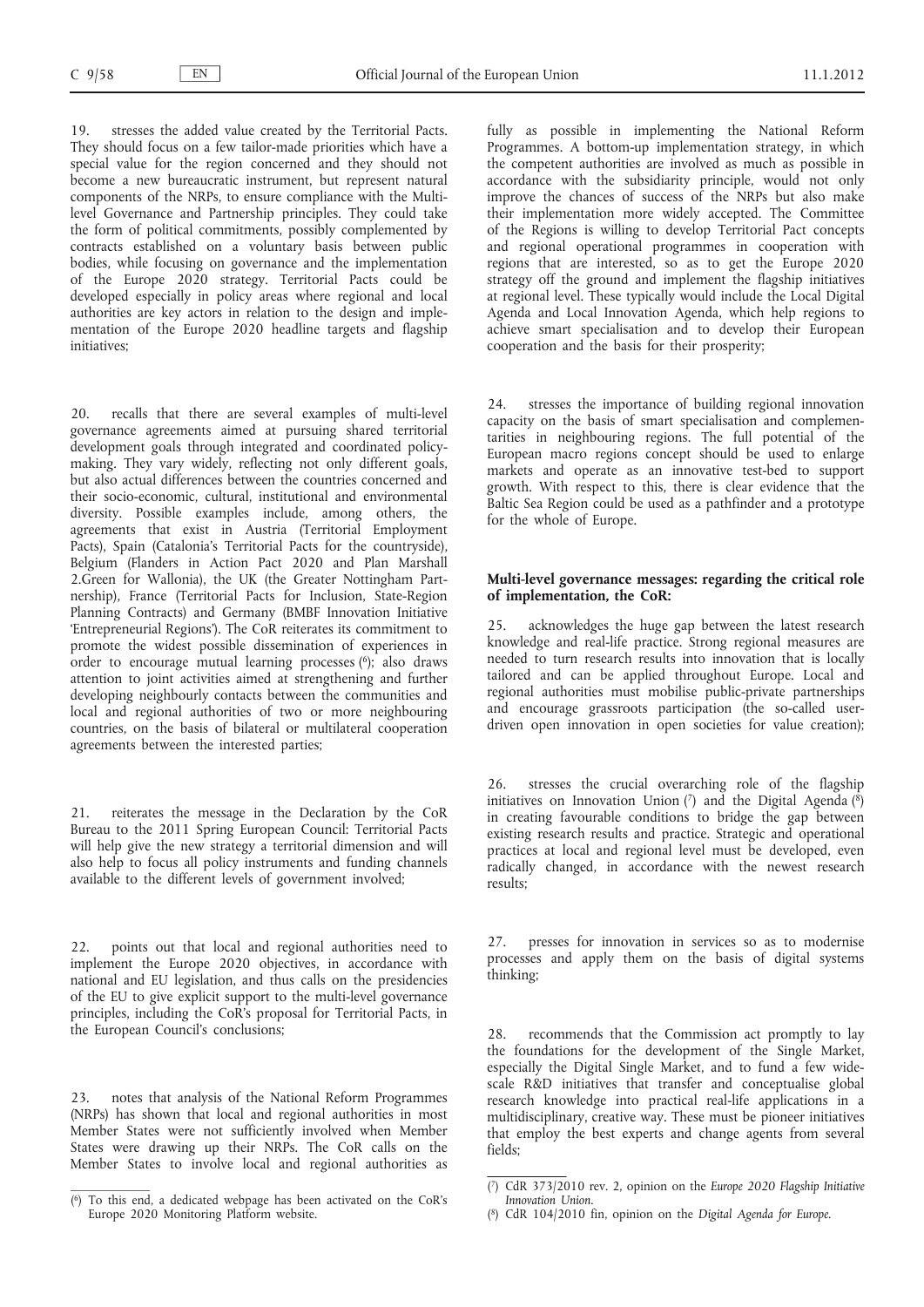29. urges the Commission to launch jointly with the CoR a broader communication campaign in order to raise the awareness of Europe 2020 on the part of local and regional decision-makers and the public. For this purpose, the CoR proposes that a 'Handbook on the Europe 2020 strategy for cities and regions' be drawn up with the Commission in order to clearly explain how can they contribute to the implementation of the strategy, while showing the various sources of financing (national, local, regional and European Union);

30. confirms that it will continue to monitor implementation of Europe 2020 on the ground through its Europe 2020 Monitoring Platform. As a contribution to the success of the new strategy, within the context of the European Semester, the CoR monitoring results will be published every year, in December, ahead of the Commission's Annual Growth Survey and the Spring European Council.

## **Financing messages: regarding the need for synergies between the various financing sources, the CoR:**

31. stresses that the true challenge for the European Union, Member States and regions is to create the requisite synergies between different public and private sector funding instruments to allow the Europe 2020 strategy to be implemented, and urges stronger coordination between national, regional and local public budgets to enable regions and cities to make better use of the Structural Funds and other European Union programmes;

32. emphasises, in particular, the need for progress in concentrating resources on the Europe 2020 objectives and targets and highlights the linkage of cohesion policy and the Europe 2020 strategy, which provides a real opportunity to continue helping the poorer regions of the European Union catch up, to facilitate coordination between European Union policies, and to develop cohesion policy into a leading enabler of growth across the European Union while addressing societal challenges such as ageing and climate change (9);

33. confirms, to this end, its interest in two Commission proposals for the new Multi-Annual Financial Framework covering the period after 2013 (<sup>10</sup>) namely: Development and Investment Partnership Contracts between the Commission and each Member State reflecting the commitments of partners at national, regional and local level, and a common Strategic Framework to increase the consistency of policies for the delivery of Europe 2020 and cohesion goals, replacing the existing separate guideline packages;

34. recalls the cohesion policy measures to be used to build regional innovation systems and territorial cooperation instruments, the provision of risk capital and measures to accelerate the introduction of innovative products and encourage networking among stakeholders in business, academia and administration  $(11)$ ;

35. recalls the need to create better metrics than GDP alone to tackle issues such as climate change, resource efficiency, quality of life or social inclusion, and points out that the indices to be used by local, regional, national and European Union authorities must be uniform and promote the creation and spread of societal innovation and consistency in the adoption of decisions (12). These additional indicators should be taken into account in implementing and assessing cohesion policy, so that the development of each region is better reflected  $(13)$ ;

36. calls on the European Commission to facilitate new territorial partnerships by simplifying and improving the way in which interregional cooperation programmes are managed (14);

37. calls for increased performance capabilities of regions and cities to use the 7th Framework Programme, the Competitiveness and Innovation Programme and other similar initiatives. The focus should be in particular on making full use of digitalisation and new key enabling technologies to modernise regional innovation policy.

#### **Financing messages: regarding open innovation and public procurement enabling resource effectiveness, the CoR:**

recognises that innovation results from the combination of different elements and multidisciplinary approaches and calls for measures to increase the structural and relational capital of regions, both internally in communities of practice and in collaboration with others;

39. believes that enterprises need to open up new mindsets and draw widely on the collective resources available within their region and that they are therefore reliant on social capital for their success. On the other hand, the CoR encourages the regions to move towards open innovation, within a humancentred vision of partnerships between public and private sector actors, with universities and other knowledge institutions playing a crucial role, i.e. to modernise the Triple Helix concept;

40. welcomes the use of pre-commercial procurement as a bridging tool between societal innovation and technology-based solutions, and stresses that the modernisation of procurement rules must enhance the role of the public sector to obtain the best value for money  $(15)$ . Provided that the specifications and processes can be coordinated across regions, pre-commercial public procurement can also be a significant driver for the creation of the Single Market in Europe;

- ( 13) CdR 369/2010 fin, opinion on the *Fifth Cohesion Report*.
- ( 14) Ibid.

<sup>(</sup> 9) *The EU Budget Review* (COM(2010) 700).

<sup>(</sup> 10) Also put forward in *The EU Budget Review* (COM(2010) 700).

<sup>(</sup> 11) CdR 223/2010 fin, opinion on the *Contribution of Cohesion Policy to the Europe 2020 Strategy*.

<sup>(</sup> 12) CdR 163/2010 fin, opinion on *Measuring Progress – GDP and Beyond*.

<sup>(</sup> 15) CdR 70/2011 fin, opinion on the *Modernisation of EU Public Procurement Policy*.